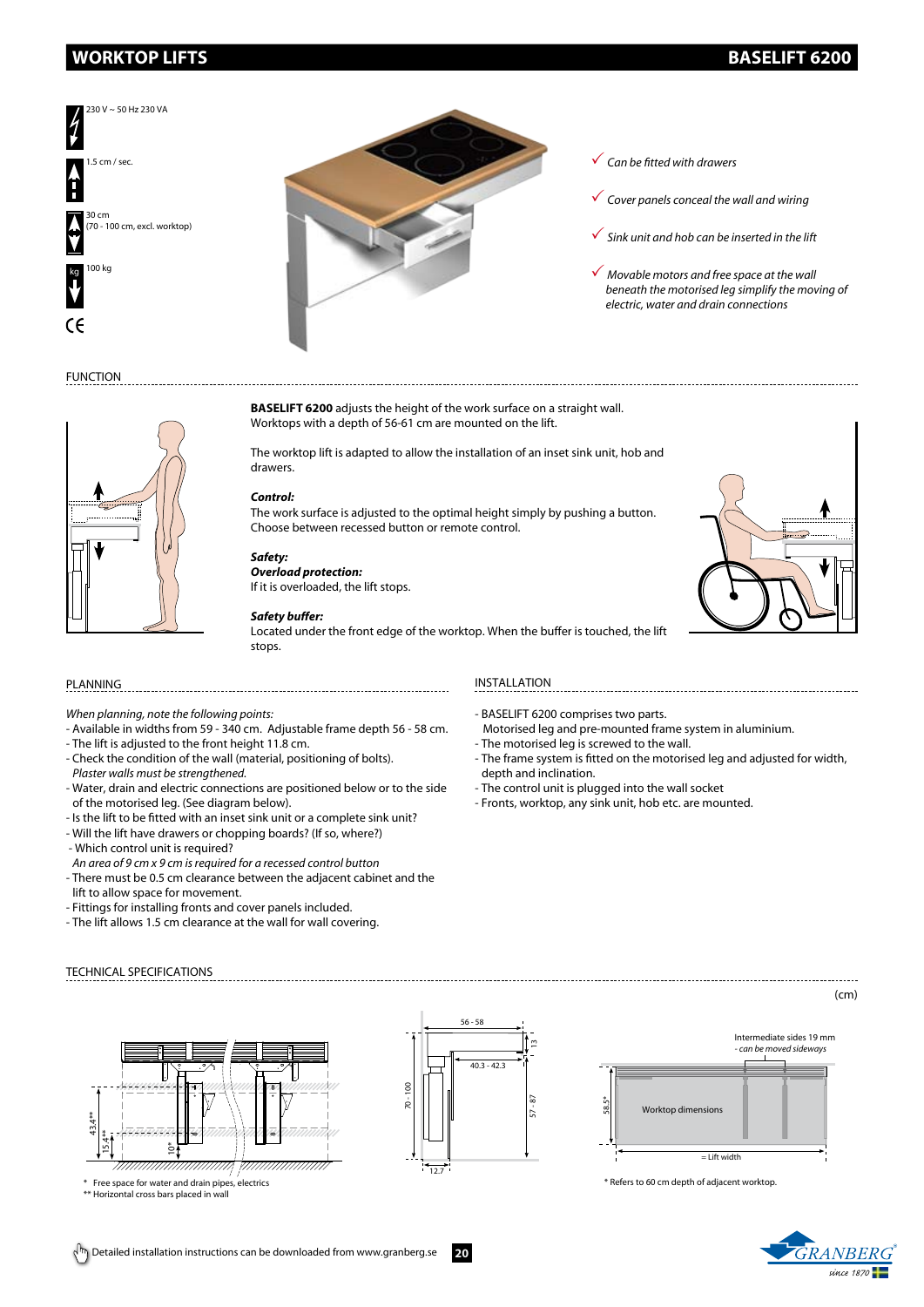# **WORKTOP LIFTS BASELIFT 6200**

Frame system in anodised aluminium. Outer sides in alu design. Black motorised leg.

# 

|                                                                       | Width | Planning<br>width* | Sides          | Art. no.   | Price<br>group |  |
|-----------------------------------------------------------------------|-------|--------------------|----------------|------------|----------------|--|
| <b>BASELIFT 6200</b><br>Incl. ALU control button<br>2 x motorised leg |       |                    |                |            |                |  |
|                                                                       | 59    | 60                 | $\overline{2}$ | 6200-05901 | $\overline{A}$ |  |
|                                                                       | 60    | 61                 | $\overline{2}$ | 6200-06001 | $\mathsf{A}$   |  |
|                                                                       | 69    | 70                 | $\overline{2}$ | 6200-06901 | A              |  |
|                                                                       | 70    | 71                 | $\overline{2}$ | 6200-07001 | A              |  |
|                                                                       | 79    | 80                 | $\overline{2}$ | 6200-07901 | A              |  |
|                                                                       | 80    | 81                 | $\overline{2}$ | 6200-08001 | $\mathsf{A}$   |  |
|                                                                       | 89    | 90                 | $\overline{2}$ | 6200-08901 | A              |  |
|                                                                       | 90    | 91                 | $\overline{2}$ | 6200-09001 | $\overline{A}$ |  |
|                                                                       | 99    | 100                | $\overline{2}$ | 6200-09901 | $\mathsf A$    |  |
|                                                                       | 100   | 101                | $\overline{2}$ | 6200-10001 | $\mathsf{A}$   |  |
| <b>BASELIFT 6200</b><br>Incl. remote control<br>2 x motorised leg     |       |                    |                |            |                |  |
|                                                                       | 59    | 60                 | $\overline{2}$ | 6200-05902 | $\overline{A}$ |  |
|                                                                       | 60    | 61                 | $\overline{2}$ | 6200-06002 | $\overline{A}$ |  |
|                                                                       | 69    | 70                 | $\overline{2}$ | 6200-06902 | A              |  |
|                                                                       | 70    | 71                 | $\overline{2}$ | 6200-07002 | $\mathsf A$    |  |
|                                                                       | 79    | 80                 | $\overline{2}$ | 6200-07902 | $\mathsf A$    |  |
|                                                                       | 80    | 81                 | $\overline{2}$ | 6200-08002 | $\mathsf{A}$   |  |
|                                                                       | 89    | 90                 | $\overline{2}$ | 6200-08902 | $\mathsf{A}$   |  |
|                                                                       | 90    | 91                 | $\overline{2}$ | 6200-09002 | A              |  |
|                                                                       | 99    | 100                | $\overline{2}$ | 6200-09902 | $\overline{A}$ |  |
|                                                                       | 100   | 101                | $\overline{2}$ | 6200-10002 | $\mathsf{A}$   |  |

 $\bf{P}$  The following components are required for a complete product:  $\bf{P}$  Recommended accessories: - Cover panels Dimensions: *Width = lift width, Height = 43.8 cm, Thickness = 1.6 cm* - Fronts

Dimensions: *Width = lift width, Height = 11.8 cm, Thickness = 1.6 cm* - Worktop Dimensions: *See technical specifications*

<sup>4</sup> Recommended accessories:<br>- Free side to cover panels - Drawer - Socket - Rear edge trim



Reset ALU control button





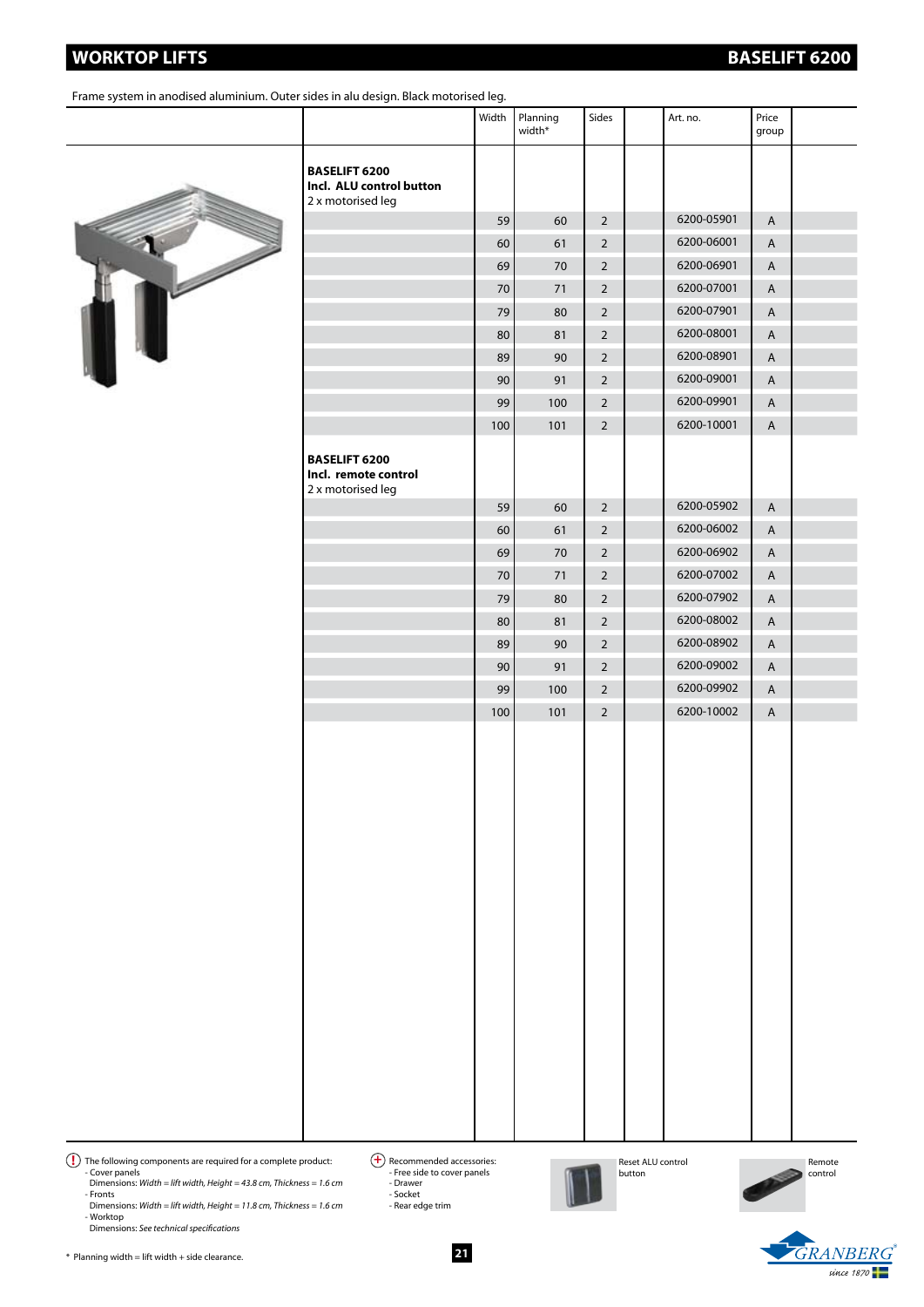# **WORKTOP LIFTS BASELIFT 6200**

Frame system in anodised aluminium. Outer sides in alu design. Black motorised leg.



|                                                                                                 | Width | Planning<br>width* | Sides          | Art. no.   | Price<br>group |  |
|-------------------------------------------------------------------------------------------------|-------|--------------------|----------------|------------|----------------|--|
| <b>BASELIFT 6200</b><br>Incl. ALU control button<br>2 x motorised leg, 2 x<br>intermediate side |       |                    |                |            |                |  |
|                                                                                                 | 109   | 110                | $\overline{4}$ | 6200-10901 | A              |  |
|                                                                                                 | 110   | 111                | $\overline{4}$ | 6200-11001 | A              |  |
|                                                                                                 | 119   | 120                | $\overline{4}$ | 6200-11901 | A              |  |
|                                                                                                 | 120   | 121                | $\overline{4}$ | 6200-12001 | A              |  |
|                                                                                                 | 129   | 130                | $\overline{4}$ | 6200-12901 | A              |  |
|                                                                                                 | 130   | 131                | $\overline{4}$ | 6200-13001 | $\mathsf A$    |  |
|                                                                                                 | 139   | 140                | $\overline{4}$ | 6200-13901 | $\mathsf A$    |  |
|                                                                                                 | 140   | 141                | $\overline{4}$ | 6200-14001 | $\mathsf{A}$   |  |
|                                                                                                 | 149   | 150                | $\overline{4}$ | 6200-14901 | A              |  |
|                                                                                                 | 150   | 151                | $\overline{4}$ | 6200-15001 | A              |  |
|                                                                                                 | 159   | 160                | $\overline{4}$ | 6200-15901 | A              |  |
|                                                                                                 | 160   | 161                | $\overline{4}$ | 6200-16001 | A              |  |
|                                                                                                 | 169   | 170                | $\overline{4}$ | 6200-16901 | A              |  |
|                                                                                                 | 170   | 171                | $\overline{4}$ | 6200-17001 | A              |  |
|                                                                                                 | 179   | 180                | $\overline{4}$ | 6200-17901 | A              |  |
|                                                                                                 | 180   | 181                | $\overline{4}$ | 6200-18001 | A              |  |
| <b>BASELIFT 6200</b><br>Incl. remote control<br>2 x motorised leg, 2 x<br>intermediate side     |       |                    |                |            |                |  |
|                                                                                                 | 109   | 110                | $\overline{4}$ | 6200-10902 | A              |  |
|                                                                                                 | 110   | 111                | $\overline{4}$ | 6200-11002 | A              |  |
|                                                                                                 | 119   | 120                | $\overline{4}$ | 6200-11902 | A              |  |
|                                                                                                 | 120   | 121                | $\overline{4}$ | 6200-12002 | A              |  |
|                                                                                                 | 129   | 130                | $\overline{4}$ | 6200-12902 | A              |  |
|                                                                                                 | 130   | 131                | $\overline{4}$ | 6200-13002 | Α              |  |
|                                                                                                 | 139   | 140                | 4              | 6200-13902 | A              |  |
|                                                                                                 | 140   | 141                | $\overline{4}$ | 6200-14002 | A              |  |
|                                                                                                 | 149   | 150                | 4              | 6200-14902 | A              |  |
|                                                                                                 | 150   | 151                | 4              | 6200-15002 | $\mathsf A$    |  |
|                                                                                                 | 159   | 160                | 4              | 6200-15902 | A              |  |
|                                                                                                 | 160   | 161                | 4              | 6200-16002 | A              |  |
|                                                                                                 | 169   | 170                | 4              | 6200-16902 | A              |  |
|                                                                                                 | 170   | 171                | $\overline{4}$ | 6200-17002 | $\mathsf A$    |  |
|                                                                                                 | 179   | 180                | 4              | 6200-17902 | $\mathsf A$    |  |
|                                                                                                 | 180   | 181                | $\overline{4}$ | 6200-18002 | $\mathsf A$    |  |
|                                                                                                 |       |                    |                |            |                |  |

The following components are required for a complete product: <br>
- Cover panels<br>
Dimensions: *Width = lift width, Height = 43.8 cm, Thickness = 1.6 cm*<br>
- Fronts - Socket<br>
- Socket

Dimensions: *Width = lift width, Height = 11.8 cm, Thickness = 1.6 cm* - Worktop Dimensions: *See technical specifications*



 $\bigoplus$  Recommended accessories:<br>- Free side to cover panels

- Drawer - Socket - Rear edge trim Reset ALU control button

Remote control

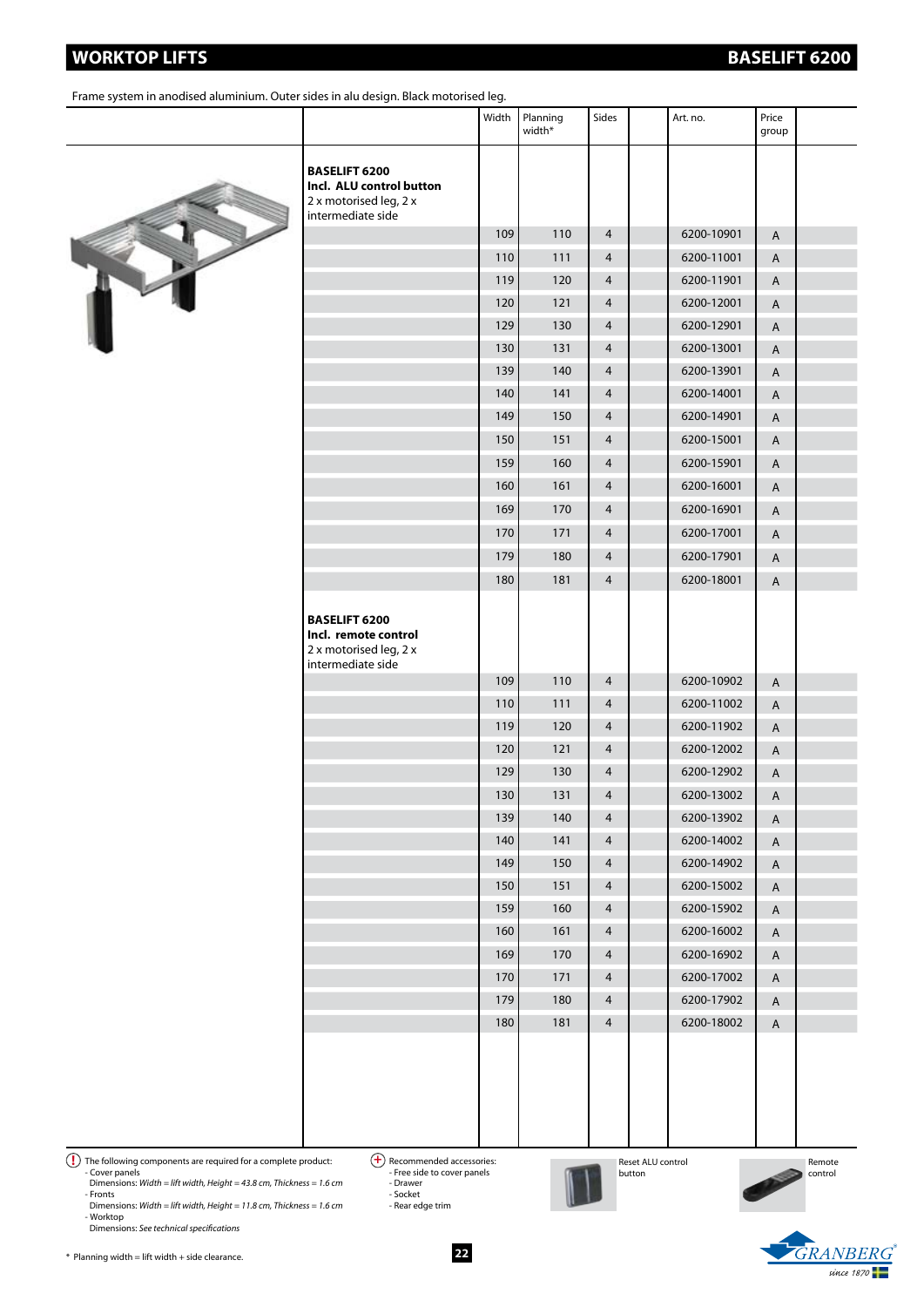| Incl. ALU control button<br>2 x motorised leg, 3 x<br>intermediate side                     |     |     |   |            |
|---------------------------------------------------------------------------------------------|-----|-----|---|------------|
|                                                                                             | 189 | 190 | 5 | 6200-1     |
|                                                                                             | 190 | 191 | 5 | 6200-1     |
|                                                                                             | 199 | 200 | 5 | 6200-1     |
|                                                                                             | 200 | 201 | 5 | 6200-2     |
|                                                                                             | 209 | 210 | 5 | 6200-2     |
|                                                                                             | 210 | 211 | 5 | 6200-2     |
|                                                                                             | 219 | 220 | 5 | 6200-2     |
|                                                                                             | 220 | 221 | 5 | 6200-2     |
|                                                                                             | 229 | 230 | 5 | 6200-2     |
|                                                                                             | 230 | 231 | 5 | 6200-2     |
|                                                                                             | 239 | 240 | 5 | 6200-2     |
|                                                                                             | 240 | 241 | 5 | $6200 - 2$ |
|                                                                                             | 249 | 250 | 5 | $6200 - 2$ |
|                                                                                             | 250 | 249 | 5 | 6200-2     |
|                                                                                             | 259 | 260 | 5 | 6200-2     |
|                                                                                             | 260 | 261 | 5 | $6200 - 2$ |
| <b>BASELIFT 6200</b><br>Incl. remote control<br>2 x motorised leg, 3 x<br>intermediate side |     |     |   |            |
|                                                                                             | 189 | 190 | 5 | 6200-1     |
|                                                                                             | 190 | 191 | 5 | 6200-1     |
|                                                                                             | 199 | 200 | 5 | 6200-1     |
|                                                                                             | 200 | 201 | 5 | $6200 - 2$ |
|                                                                                             | 209 | 210 | 5 | 6200-2     |
|                                                                                             | 210 | 211 | 5 | 6200-2     |
|                                                                                             | 219 | 220 | 5 | 6200-2     |
|                                                                                             | 220 | 221 | 5 | 6200-2     |
|                                                                                             | 229 | 230 | 5 | 6200-2     |
|                                                                                             | 230 | 231 | 5 | 6200-2     |
|                                                                                             | 239 | 240 | 5 | 6200-2     |
|                                                                                             | 240 | 241 | 5 | $6200 - 2$ |

Width Planning width\*

Frame system in anodised aluminium. Outer sides in alu design. Black motorised leg.



| 6200<br>control button<br>sed leg, 3 x<br>ate side |     |     |   |            |   |  |
|----------------------------------------------------|-----|-----|---|------------|---|--|
|                                                    | 189 | 190 | 5 | 6200-18901 | Α |  |
|                                                    | 190 | 191 | 5 | 6200-19001 | Α |  |
|                                                    | 199 | 200 | 5 | 6200-19901 | Α |  |
|                                                    | 200 | 201 | 5 | 6200-20001 | A |  |
|                                                    | 209 | 210 | 5 | 6200-20901 | A |  |
|                                                    | 210 | 211 | 5 | 6200-21001 | Α |  |
|                                                    | 219 | 220 | 5 | 6200-21901 | Α |  |
|                                                    | 220 | 221 | 5 | 6200-22001 | Α |  |
|                                                    | 229 | 230 | 5 | 6200-22901 | Α |  |
|                                                    | 230 | 231 | 5 | 6200-23001 | Α |  |
|                                                    | 239 | 240 | 5 | 6200-23901 | Α |  |
|                                                    | 240 | 241 | 5 | 6200-24001 | Α |  |
|                                                    | 249 | 250 | 5 | 6200-24901 | Α |  |
|                                                    | 250 | 249 | 5 | 6200-25001 | Α |  |
|                                                    | 259 | 260 | 5 | 6200-25901 | Α |  |
|                                                    | 260 | 261 | 5 | 6200-26001 | Α |  |
| 6200<br>ote control<br>sed leg, 3 x<br>ate side    |     |     |   |            |   |  |
|                                                    | 189 | 190 | 5 | 6200-18902 | A |  |
|                                                    | 190 | 191 | 5 | 6200-19002 | Α |  |
|                                                    | 199 | 200 | 5 | 6200-19902 | A |  |
|                                                    | 200 | 201 | 5 | 6200-20002 | A |  |
|                                                    | 209 | 210 | 5 | 6200-20902 | A |  |
|                                                    | 210 | 211 | 5 | 6200-21002 | Α |  |
|                                                    | 219 | 220 | 5 | 6200-21902 | Α |  |
|                                                    | 220 | 221 | 5 | 6200-22002 | A |  |
|                                                    | 229 | 230 | 5 | 6200-22902 | A |  |
|                                                    | 230 | 231 | 5 | 6200-23002 | A |  |
|                                                    | 239 | 240 | 5 | 6200-23902 | A |  |
|                                                    | 240 | 241 | 5 | 6200-24002 | A |  |
|                                                    | 249 | 250 | 5 | 6200-24902 | A |  |
|                                                    | 250 | 251 | 5 | 6200-25002 | A |  |
|                                                    | 259 | 260 | 5 | 6200-25902 | A |  |
|                                                    | 260 | 261 | 5 | 6200-26002 | A |  |
|                                                    |     |     |   |            |   |  |

 $\bf{P}$  The following components are required for a complete product:  $\bf{P}$  Recommended accessories:

- Cover panels Dimensions: *Width = lift width, Height = 43.8 cm, Thickness = 1.6 cm* - Fronts

Dimensions: *Width = lift width, Height = 11.8 cm, Thickness = 1.6 cm* - Worktop Dimensions: *See technical specifications*

 $\bigoplus$  Recommended accessories:<br>- Free side to cover panels - Drawer - Socket

- Rear edge trim

**23**



Reset ALU control button

Remote control

GRANBER *since 1870*



group

Sides **Art.** no. Price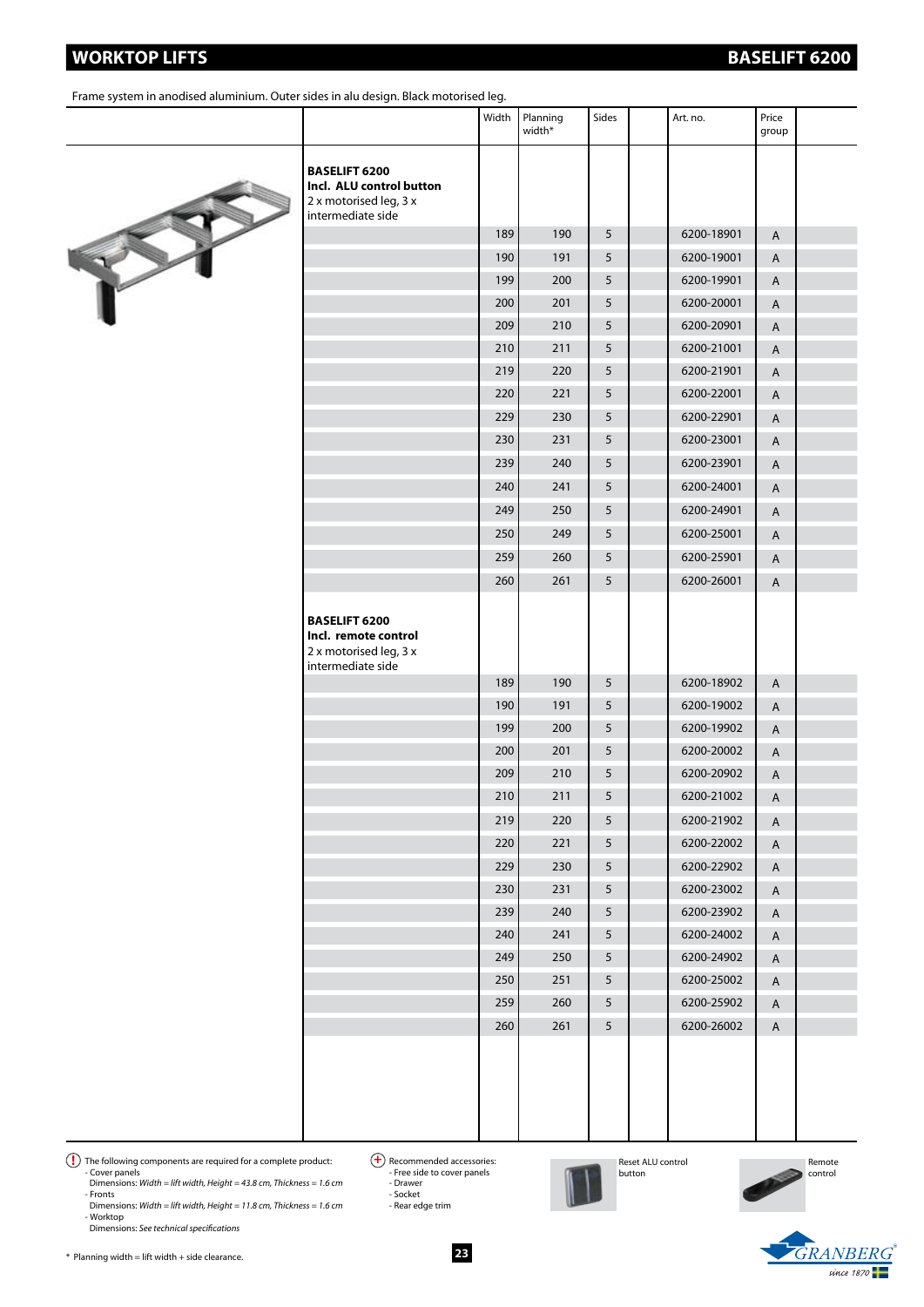Dimensions: *See technical specifications*

- Cover panels Dimensions: *Width = lift width, Height = 43.8 cm, Thickness = 1.6 cm* - Fronts Dimensions: *Width = lift width, Height = 11.8 cm, Thickness = 1.6 cm* - Worktop

Frame system in anodised aluminium. Outer sides in alu design. Black motorised leg.

|                                                                                                 | Width | Planning<br>width* | Sides | Art. no.   | Price<br>group |  |
|-------------------------------------------------------------------------------------------------|-------|--------------------|-------|------------|----------------|--|
| <b>BASELIFT 6200</b><br>Incl. ALU control button<br>3 x motorised leg, 4 x<br>intermediate side |       |                    |       |            |                |  |
|                                                                                                 | 269   | 270                | 6     | 6200-26901 | $\overline{A}$ |  |
|                                                                                                 | 270   | 271                | 6     | 6200-27001 | A              |  |
|                                                                                                 | 279   | 280                | 6     | 6200-27901 | $\mathsf{A}$   |  |
|                                                                                                 | 280   | 281                | 6     | 6200-28001 | A              |  |
|                                                                                                 | 289   | 290                | 6     | 6200-28901 | $\overline{A}$ |  |
|                                                                                                 | 290   | 291                | 6     | 6200-29001 | $\overline{A}$ |  |
|                                                                                                 | 299   | 300                | 6     | 6200-29901 | $\overline{A}$ |  |
|                                                                                                 | 300   | 301                | 6     | 6200-30001 | $\overline{A}$ |  |
|                                                                                                 | 309   | 310                | 6     | 6200-30901 | $\overline{A}$ |  |
|                                                                                                 | 310   | 311                | 6     | 6200-31001 | $\overline{A}$ |  |
|                                                                                                 | 319   | 320                | 6     | 6200-31901 | $\overline{A}$ |  |
|                                                                                                 | 320   | 321                | 6     | 6200-32001 | $\overline{A}$ |  |
|                                                                                                 | 329   | 330                | 6     | 6200-32901 | $\overline{A}$ |  |
|                                                                                                 | 330   | 331                | 6     | 6200-33001 | $\overline{A}$ |  |
|                                                                                                 | 339   | 340                | 6     | 6200-33901 | $\overline{A}$ |  |
|                                                                                                 | 340   | 341                | 6     | 6200-34001 | $\overline{A}$ |  |
|                                                                                                 |       |                    |       |            |                |  |

 $\bf{P}$  The following components are required for a complete product:  $\bf{P}$  Recommended accessories:  $\bigoplus$  Recommended accessories:<br>- Free side to cover panels - Drawer - Socket

- Rear edge trim



Reset ALU control button



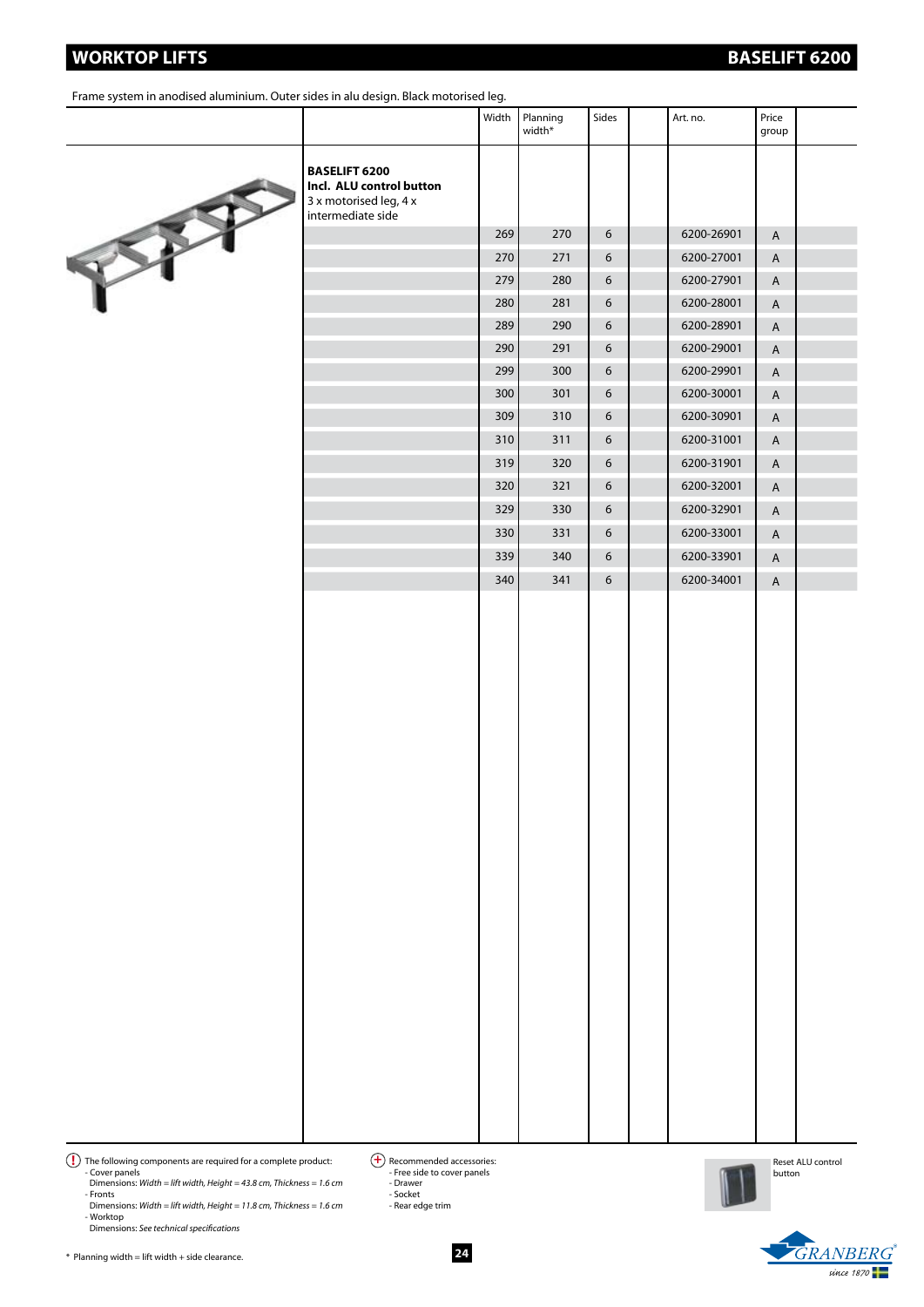# **WORKTOP LIFTS ACCESSORIES**

|  | Art. no.                                                                                                                                 | Price<br>group |  |
|--|------------------------------------------------------------------------------------------------------------------------------------------|----------------|--|
|  | Power socket, ALU<br>Earthed socket 230<br>V with flap lock<br>Dimensions:<br>8.2x8.2x1.7 cm<br>61330                                    | A              |  |
|  | Power switch, ALU<br>For lighting, for<br>example. The<br>switch can be<br>marked as required.<br>Dimensions:<br>8.2x8.2x1.7 cm<br>61331 | A              |  |
|  | <b>Two-compartment</b><br>frame, ALU<br>Holds 2 x ALU<br>control buttons<br>Dimensions:<br>15.3x8.2x0.9 cm<br>61352                      | A              |  |
|  | Three-<br>compartment<br>frame, ALU<br>Holds 3 x ALU<br>control buttons<br>Dimensions:<br>22.5x8.2x0.9 cm                                |                |  |
|  | 61353                                                                                                                                    | $\mathsf{A}$   |  |
|  | <b>Safety lock</b><br>Prevents<br>unauthorised use.<br>Dimensions: 2.3x0.9<br>cm<br>61360<br>(Only for Baselift with<br>ALU button)      | A              |  |
|  | Control unit,<br>remote control<br>2 channels per lift<br>Dimensions:<br>9.8x5.5x2.8 cm                                                  |                |  |
|  | 2 channels<br>61362                                                                                                                      | A              |  |
|  | 4 channels<br>61364                                                                                                                      | A              |  |
|  | 6 channels<br>61366                                                                                                                      | A              |  |
|  | <b>Drawer which can</b><br>be completely<br>extended &<br>cushioning                                                                     |                |  |
|  | Depth 42 cm<br>Height 7 cm                                                                                                               |                |  |
|  | 30 cm<br>469-3006                                                                                                                        | A              |  |
|  | 40 cm<br>469-4006                                                                                                                        | A              |  |
|  | 60 cm<br>469-6006                                                                                                                        | A              |  |

|                       | Art. no.                                                                                                                                                  | Price<br>group |  |
|-----------------------|-----------------------------------------------------------------------------------------------------------------------------------------------------------|----------------|--|
|                       | <b>Drawer and</b><br>chopping board<br>Drawer alu<br>design steel plate.<br>Chopping board in<br>beech incl. front in<br>alu design.<br>40 cm<br>470-4006 | A              |  |
|                       | <b>Cutlery tray for</b><br>drawer which can<br>be fully extended<br>Practical<br>compartments<br>which can be<br>adjusted as<br>required.<br>40 cm wide   | A              |  |
|                       | 462-4006                                                                                                                                                  |                |  |
|                       | Intermediate side<br>Used as<br>attachments for<br>drawers. (part of<br>basic design)<br>61501                                                            | A              |  |
|                       |                                                                                                                                                           |                |  |
|                       |                                                                                                                                                           |                |  |
|                       | <b>Safety buffer</b><br>Trip protection,<br><b>Slimlift</b><br>61450                                                                                      | A              |  |
|                       | Trip protection, end<br><b>Baselift</b><br>61451                                                                                                          | A              |  |
|                       | Programming<br>control unit to<br>stroke length                                                                                                           |                |  |
|                       | 10 cm<br>61410                                                                                                                                            | A              |  |
|                       | 20 cm<br>61420                                                                                                                                            | A              |  |
|                       | <b>Control unit for</b><br>110V                                                                                                                           |                |  |
|                       | 61382                                                                                                                                                     | A              |  |
|                       | <b>Protective panel</b><br>under worktop lift<br>Protects against heat<br>radiation and gives a<br>smooth underside.                                      |                |  |
|                       | 60 cm<br>6271-06000                                                                                                                                       | A              |  |
|                       | 80 cm<br>6271-08000                                                                                                                                       | A              |  |
|                       | 100 cm<br>6271-10000                                                                                                                                      | A              |  |
| <b>September 1976</b> | ALU rear edge trim<br>for worktop<br>Fitted on rear edge<br>of worktop.                                                                                   |                |  |
|                       | 6940-06                                                                                                                                                   | A              |  |
|                       |                                                                                                                                                           |                |  |



 $\overline{a}$